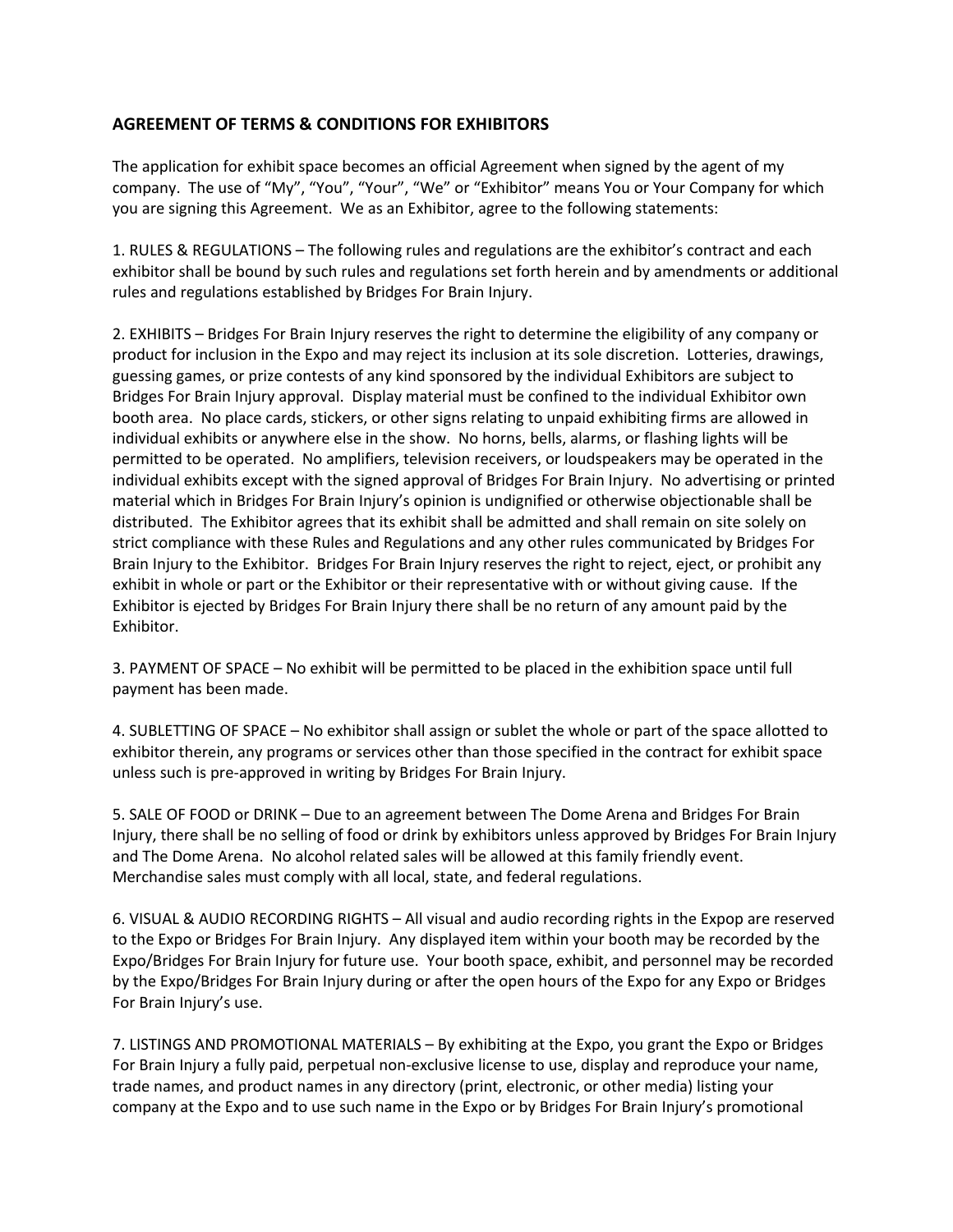materials. The Expo/Bridges For Brain Injury, shall not be liable for any errors in any listing or descriptions or for omitting you from the Expo program or other lists and materials. Expo management reserves the right to edit and/or delete Expo program submissions. Companies not current with payment will not be included in the Expo program or promotional materials.

8. LIMITATION OF LIABILITY – The Exhibitor agrees to hold The Dome Arena & Bridges For Brain Injury harmless and blameless and will make no claim for any reason whatsoever including negligence, against Bridges For Brain Injury Inc., its officers, agents and employees or the lessors or owners of The Dome Arena for loss, theft, damage or destruction of property nor for any injury to its employees, agents, or invitees while in The Dome Arena. Each Exhibitor shall purchase its own insurance coverage sufficient to insure against any possible liability.

9. CARE AND STAFFING OF EXHIBITS – Exhibitor staff must be on duty no later than one half hour PRIOR to the published opening hours of the show. Conversely, exhibitor personnel are mandatory. Exhibitors facility to comply with this requirement shall forfeit their rights to said space as well as any and all monies paid. In addition, Bridges For Brain Injury may use said space in such manner as it may deem in the best interest of the Expo. We recommend that two people be available to staff booths for meals, breaks, etc. No more than four representatives should occupy a booth at one time.

10. DEFAULT IN OCCUPANCY – Any exhibitor failing to occupy space contracted for is not relieved of the obligation of paying the full rental of such space as provided for in the signed contract. If not occupied, Bridges For Brain Injury may possess such space for such purposes as it may see fit, which case, the Exhibitor shall pay full rental for such space. Failure of enforcement of any provision hereof by Bridges For Brain Injury shall not be deemed as a waiver with respect to such provision after demand by Bridges For Brain Injury for strict performance of this agreement.

11. COMPLIANCE WITH LAWS – Exhibitors shall not engage in any display, publication, performance or its representatives or employees, engage in any lewd display, publication or performance. Exhibitor shall comply with any rules promulgated by owners or manager of The Dome Arena premises and Bridges For Brain Injury.

12. NO GUARANTEE OF ATTENDANCE – Bridges For Brain Injury does not guarantee specific volumes or levels of attendance at the Expo. Moreover, traffic by a specific exhibit is a function of the particular exhibit and not a responsibility of Bridges For Brain Injury.

13. FIRE AND SAFETY LAWS – Exhibitors are responsible for complying with all Federal, State, and City laws. Wiring must comply with fire department and underwriters rules. Smoking in exhibits is forbidden. Crowding will be restricted. No exhibitor shall bring into the facility any combustibles. Exhibits cannot block aisles and fire exits. All decorations must be flame proof and an avadavat including such flame proofing must be available for inspection by Fire Department Representatives.

14. TEAR DOWN – NO displays are to be DISMANTLES PRIOR TO THE END OF THE SHOW. Any exhibitor dismantling prior to the end of the show shall not be invited back to future events and will not be eligible for any refund of payment.

15. LABOR – The Exhibitor must comply with union work rules where applicable and provide workmen's compensation coverage where applicable, all at its own expense.